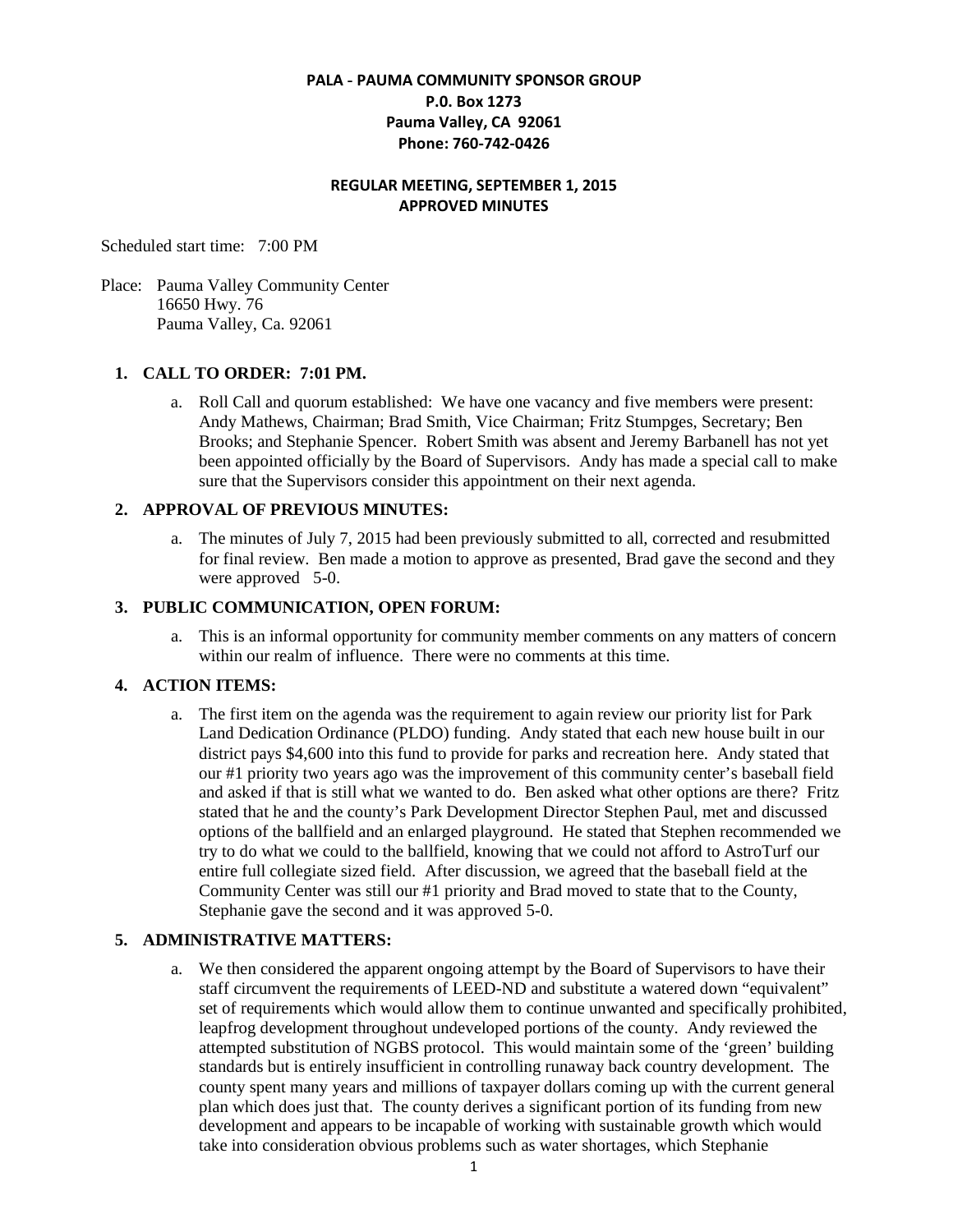questioned. Andy asked us to allow him to respond with a letter to Mark Wardlaw stating our unanimous agreement that our current Sub-Regional Plan requirements, to not allow leapfrog development, be maintained. Any change to the General Plan would first require review, approval and modification of our Sub-Regional plan. Stephanie so moved, Brad gave the second and it was approved 5-0. See Attachment A, Andy's response to the County. We were encouraged to attend the county planning commission's meeting on 9-11-15 where this is on the agenda.

- b. The next item up for discussion was a review of California's Groundwater Sustainability Act, a mandate to form local agencies to monitor and manage regional groundwater for sustainability. There have been two meetings of local groups interested in this. Andy said that there is already an agency called the Upper San Luis Rey Watershed Authority. He is also on its board. Yuima M.W D, which is also a member of this Authority, is trying to get this agency certified as the agency to also become the new Groundwater Sustainability Agency (GSA) for our region, the Upper San Luis Rey Drainage Area. Many people are concerned about Yuima's attempt to gain control of this. Pauma Valley Community Service District is also a major player on this board. The County was centrally present in the meeting and is stating that they want a seat on all of these local groundwater agencies. Andy asked for permission to craft a letter to Mark Wardlaw of the county asking for clarification as to their desire for representation on each individual agency, what their roll would be and if the county would be willing to pay its fair share of the operating expenses of each GSA? Andy then also mentioned the unknown willingness of the local native tribes to participate at this level since they have their own higher level standing in water case rights with the federal government. It is imperative that we consider them and hopefully they see the importance of at least communicating their desires with whatever group represents the local county areas. Brad also requested that Andy include a question as to what is the County's departmental focus here; is it a Public Works, Water Quality, or a Department of Planning responsibility? Ben made the motion to approve, Stephanie gave the second and there was unanimous approval for Andy to write this enquiry. See Attachment B.
- c. We then considered the specific proposals of the Community Center to use PLDO funding mentioned above in 4a. Andy and others are concerned that nothing has been progressing for years in the way of firm plans to move forward on the park improvements. Why can't the community center get it done? Fritz said that he was the problem in that he had too many projects going to get to the big one. This board said that progress had to be made or support could shift. Fritz was given 3 months to show substantial progress.
- d. There were no communications to be considered.
- e. There were no expenses to be considered.
- f. The date of the next meeting is October 6 but several members have stated that they will not be present. We will evaluate the issues needing consideration and determine the ability to gather the needed 4 member quorum.
- **6. ADJOURNMENT:** Stephanie moved to adjourn at 7:50 PM and Brad gave the 2<sup>nd</sup>. Unanimously carried.

#### **Ref: Attachments A and B**

These minutes were approved as corrected and presented here at the October 6, 2016 meeting. Smith moved, Brad gave the second and they were approved 4-0.

Fritz Stumpges, PPCSG Secretary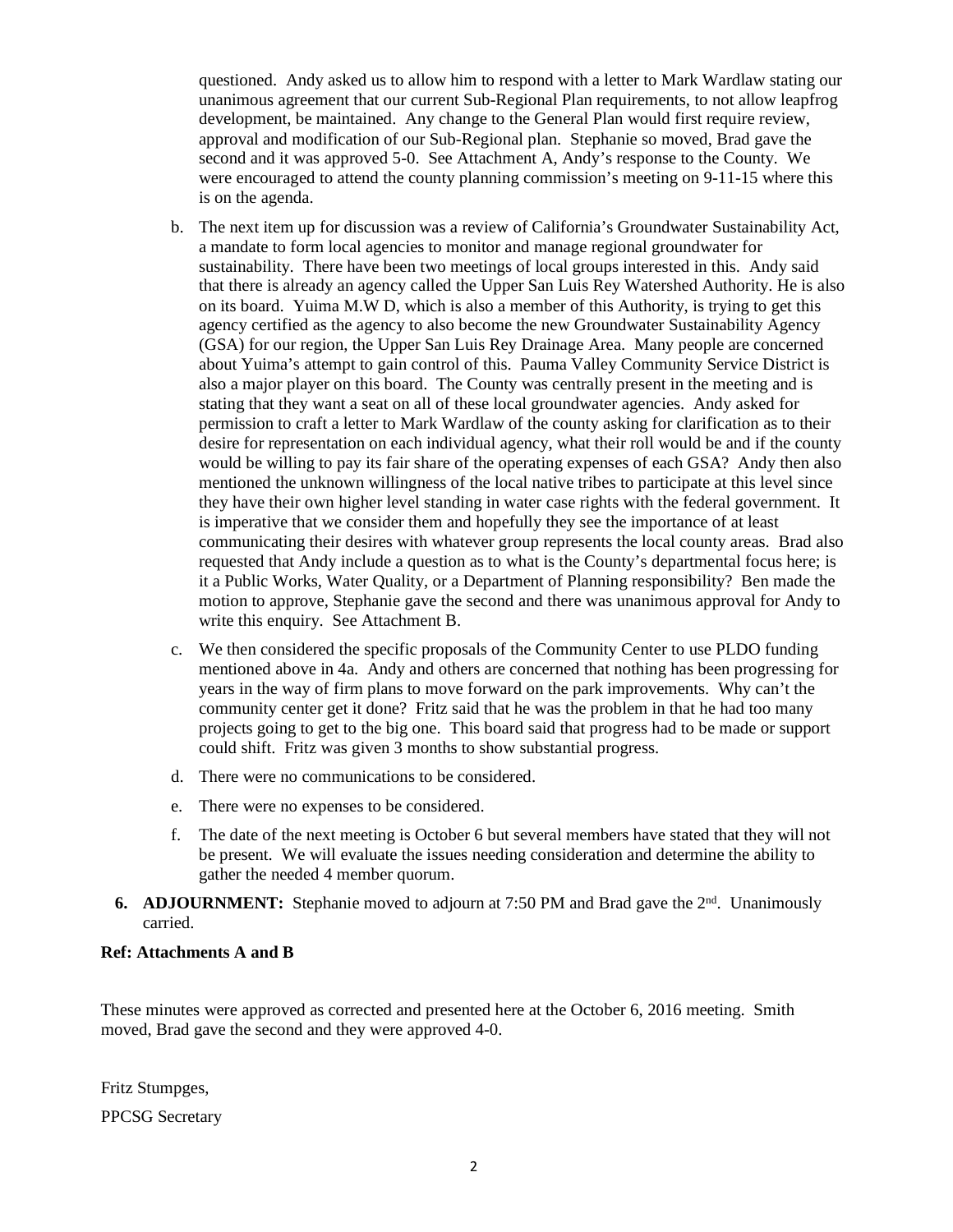ATTACHMENT A

**From:** Charles Mathews [\[mailto:mathews.charles@gmail.com\]](mailto:mathews.charles@gmail.com) **Sent:** Sunday, August 09, 2015 3:20 PM **To:** Aghassi, Sarah **Cc:** 'Ben Brooks'; 'Bradley Smith'; 'Fritz Stumpges'; Jeremy Barbanell; Tribal Chairman Robert Smith; 'Vice Chairwoman Stephanie Spencer'; [patsyfritz@aol.com;](mailto:patsyfritz@aol.com) Fitzpatrick, Lisa; 'Smith, Oliver'; [walter.rusinek@procopio.com;](mailto:walter.rusinek@procopio.com) 'Mark Jackson'; 'Margarette Morgan' **Subject:** Land Use Policy 1.2 actions

Ms. Sarah E Aghassi

Deputy Chief Administrative Officer – County of San Diego

Dear Ms. Aghassi:

On April 14, 2015, you wrote to each member of the Board of Supervisors of the County of San Diego ("BoS") that a response to their direction to the CAO at their March 4, 2015, meeting to return on April 22, 2015, with options for BoS consideration regarding Land Use Policy 1.2 would have to be delayed due to it being necessary "to conduct further analysis and stakeholder outreach related to Land Use Policy -1.2." You further committed that "Staff will return to the BoS after this analysis is completed and community and stakeholder input is considered." Among many others, Pala Pauma CSG provided its input formulated in a public meeting held June 2, 2015, in a letter by email addressed to Director Wardlaw dated June 3, 2015. A request to have this matter discussed at the June 20, 2015, meeting of DPDS and the chairs of the various Planning and Sponsor Group chairs was curtly refused by Mr. Lardy in his June 19, 2015, email with the commitment that "[w]e will continue to update all of the Planning and Sponsor Group chairs, and other interested parties, as new information is available on General Plan Land Use Policies." For one, Pala Pauma CSG has received no further "update" since that time.

Now, ignoring your commitment to return to the BoS with alternatives for consideration and determination by the BoS for General Plan purposes as to what is 'equivalent' to LEED-ND set out in LU 1.2, DPDS Staff has taken upon themselves the authority of the BoS to make that determination by deciding that the protocol of NGBS is equivalent to the protocol of LEED-ND. That determination is buried within Staff recommendations now presented to the Planning Commission ("PC") that the PC should recommend to the BoS, among other things, (i) a General Plan amendment, (ii) certification of an Environmental Impact Report, and (iii) summarily approving, with very limited conditions, a project and related actions; all related to the Lilac Hills Ranch Project and including the 'equivalent' determination. In particular, accepting that NGBS and LEED-ND are 'equivalent' for land use purposes will create a precedent for all future developments in San Diego.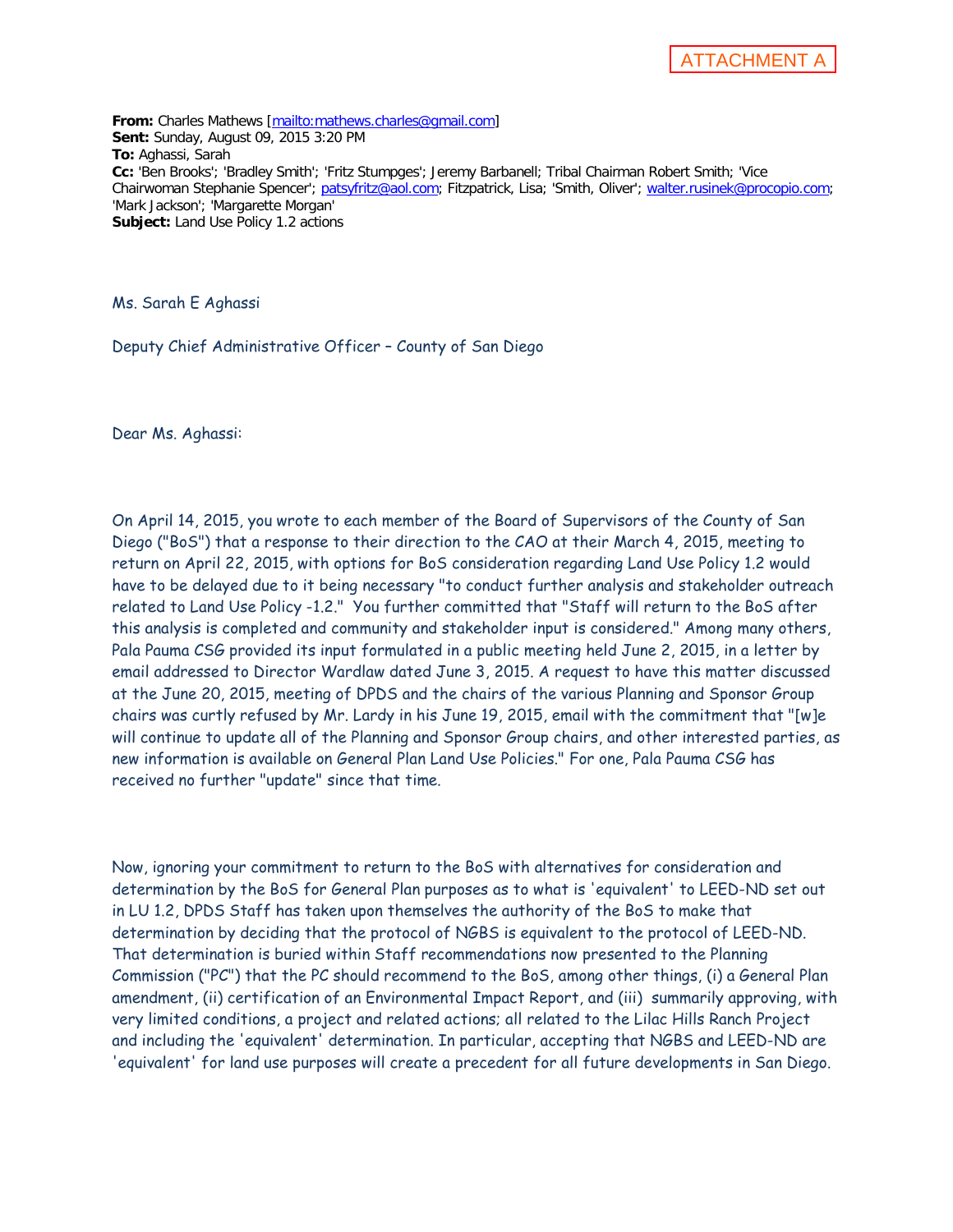The implications of redefining a land use policy of San Diego County and preempting the authority of the BoS to determine what is 'equivalent' to LEED-ND have broad implications that will change forever the rural areas of the County. The explicit requirements for smart growth adopted with the establishment of LEED-ND criteria will be dramatically weakened. Further, 'leapfrog development' will no longer be subject to the same restrictive conditions as under the existing General Plan ("GP"), which was created over many years and at great expense. Surely, modifications to the GP that have County-wide impact deserve comparable analysis, scrutiny and decision authority.

As expressed in its June 3, 2015 letter, Pala Pauma CSG is of the opinion that such dramatic policy moves, if they have to be made at all, should only be made after a broad CEQA analysis, recommendations, and appropriate-level decision making body decision of the County-wide impact of the LEED-ND equivalency issue. Slipping that equivalency determination into a project application prior to the BoS apparently having made any decision on the matter does not provide the level of professional and unbiased planning that I believe the voters of the County anticipate and deserve.

Respectfully,

Charles Mathews.

Chairman, Pala Pauma Valley Community Sponsor Group

[+1 \(760\)-481-4201](tel:%2B1%20%28760%29-481-4201)